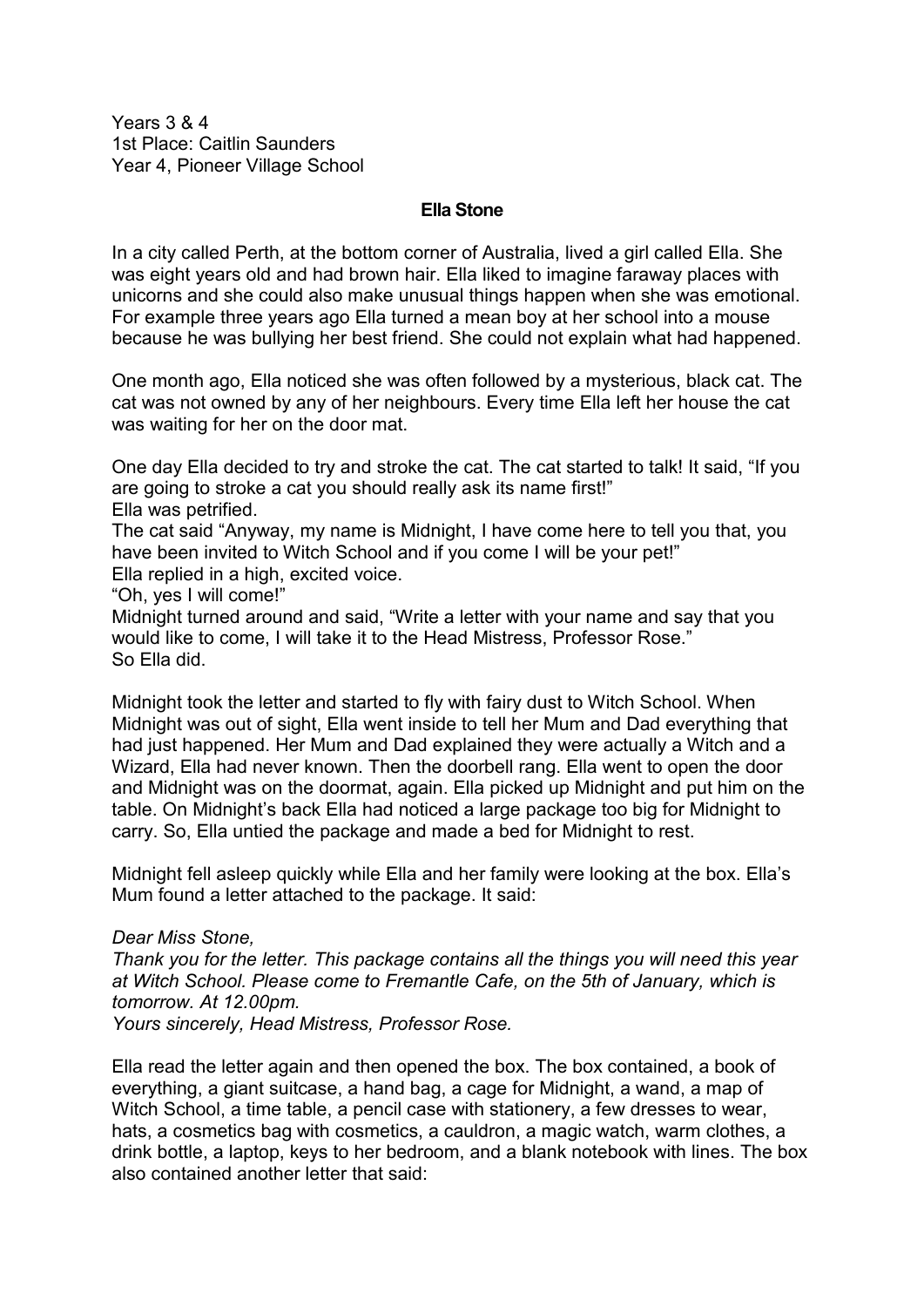*Dear Miss. Stone,*

*You are being informed that your stay in Witch School will be in the Cat house where the other Witches there will be like your family, the other houses are Dog, Bunny, Bird and Hamster. In your suitcase you can pack as much as you like but you need to bring all your school equipment.*

*Yours sincerely, Head Mistress, Professor Rose*

Ella was so excited she packed all her things into her suitcase immediately. After dinner Ella went to bed, but she found it hard to get to sleep because she was so excited for tomorrow.

Ella woke early the next day. Her Mum and Dad were up. Once they had a chat about Witch School, Ella and her family had breakfast. At breakfast Ella's Mum gave Ella a black necklace with the night sky on it. Ella's Mum said, "This necklace is magic when the moon is out."

Ella was amazed. She had to be at Fremantle Cafe by 12.00pm and it was 11.00am. Ella had to load her suitcase and Midnight in the car and climbed in.

When Ella arrived at Fremantle Cafe everyone else was already there. When all the Witches were in a room together Professor Rose said "I would like you to form one line and when I say this word, one at a time go through the door." She paused dramatically.

"Quokka," and then magically the locked door was open. Everyone was rushing to go in but Professor Rose went through first.

The door led to a hallway with lots of other doors. Professor Rose went towards the light. Everyone was blinded, it was so strong, but it passed. They could see a village with shops and lots of houses. They walked down the hill to the dock. In the dock there was plenty of small boats but there was a large, gigantic boat, even bigger than a Ferry. They were all handed a ticket to board the boat.

All the luggage was in the bottom of the boat already, so they did not need to worry about it. There was a bridge to the boat. They climbed on to the bridge and waited. When it was Ella's turn to get on, the ticket man said "Good Afternoon, Miss. Here is your cat. Ticket please."

"Thank you," said Ella and she climbed up the steps with Midnight.

Once the steps were cleared a woman asked Ella if she wanted to put Midnight's cage on the trolley but Ella said no. Ella was starting to get lost. When she passed a door, two other witches pulled Ella into their room.

The smaller one with brown hair said, "Hi, you must be Ella, my name is Kiki, I am seven and you are me and Fiona's roommates on the boat and in Witch School." Fiona was eight, had blond hair and glasses.

"Ohh, who's this cat here?" said Kiki

"This is Midnight my cat. Do you have any pets you two?" said Ella. Fiona replied "Yes, mine is a cat called Charming and Kiki has a cat too, called Dreamer."

The speaker on the ship said "We are arriving to port! We are arriving to port! Please come to the deck with you pets and tickets!"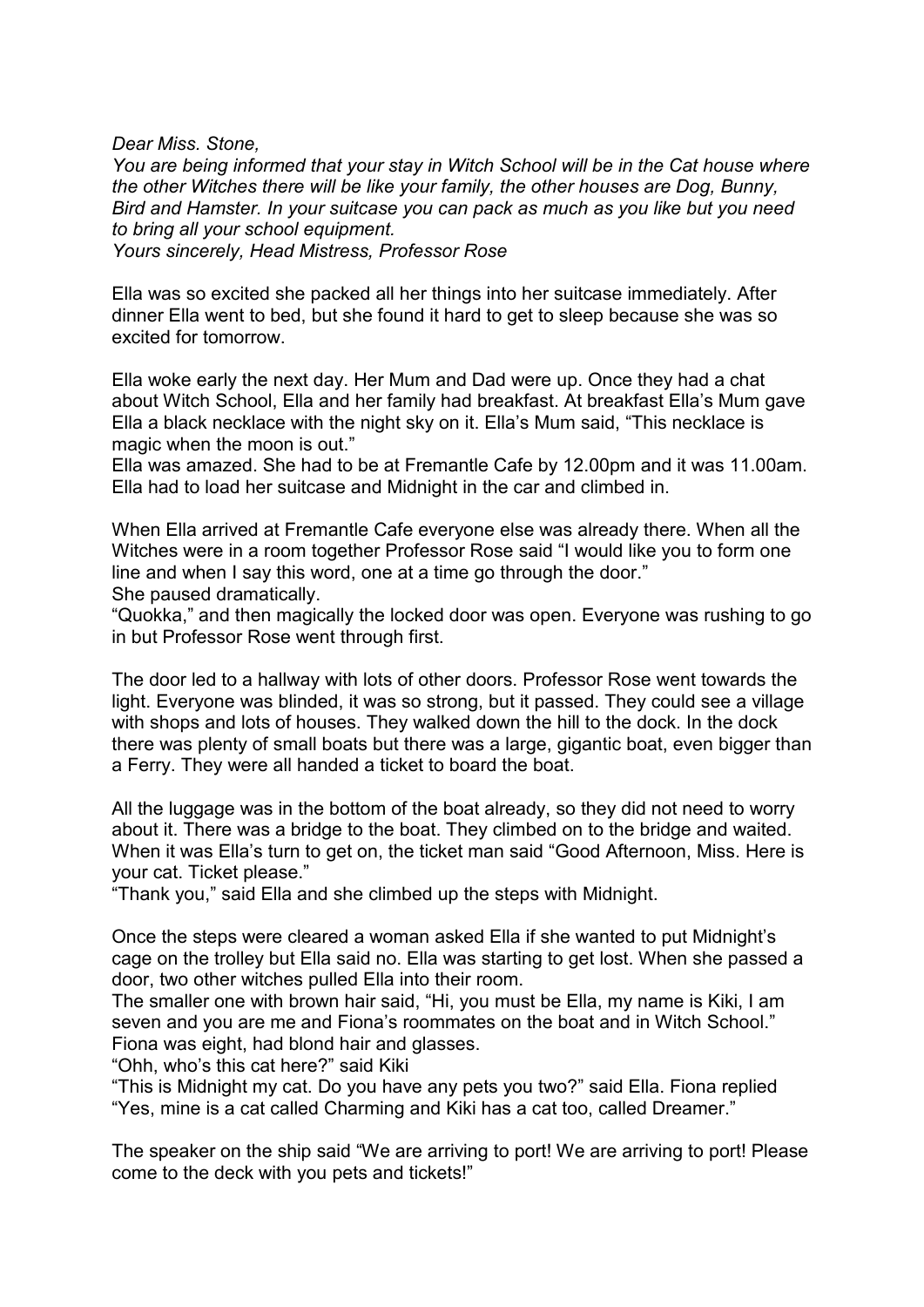"Line up together?" said Kiki, "I am one of the youngest."

"Of course," said Ella and the three of them went on to the deck. The deck was packed with Witches. It was a magnificent view. The boat was in the dock with lots of other boats. Once the boat was parked, they climbed on to the land and read the sign "Welcome to Witch School on Rottnest Island."

The first thing Ella saw was Professor Rose directing witches to stop at the top of the stairs. She said, "Cat and Dog Houses that way." She pointed "And Bunny, Bird and Hamsters this way," and she pointed again. Ella went to her room with Kiki and Fiona. Midnight started making himself a nice, comfy bed in the corner of the room.

After unpacking their suitcases, they went down to dinner. The third years were turning apples into water while other years were eating. Ella was stoked. There were candy canes, cakes, chocolate, apples and many other different foods. Then Professor Rose leapt from her seat and made a bursting spark from her wand to get everybody's attention.

"Welcome to Witch School, now I would like to inform you there has been some flooding around the school, we do not know where it is coming from so be careful, it is very deep."

Ella, Kiki and Fiona were whispering all the way up the stairs to their room about the floods.

"Ella, I have read this in the Witching Paper, this happened last year too! But they don't know who or what did it," said Fiona.

"Last year one of the witches nearly drowned in the flood!"

The next morning, Ella and Kiki had an early start to the day while Fiona was still sleeping. Ella and Kiki had potions class, so they went down to breakfast. But at the bottom of the staircase there was some super deep water! Ella went back to the room and picked up a small box which contained a rubber boat. Ella pressed the button and a huge, rubber boat came out. They climbed in and went down to breakfast. There were already other witches there, but they were all drenched.

After a busy day at Witch School, the girls went to bed exhausted. Ella woke up in the middle of the night and heard a drip, drip, drip. She woke up Kiki and Fiona. Ella quickly put on her magic necklace. They went off to find where it was coming from. As they went down the corridor the magic necklace started to glow. It made footprints on the floor shine with light blue. The three girls followed. The footprints lead to the girl's bathroom. They heard a huge cry from inside. Kiki opened the door and found a gigantic monster inside.

The three girls were terrified, Kiki tried to run but Fiona pulled her back. Ella screamed and then finally they all stood there petrified, staring at the monster. The monster was brown, huge and scary. The noise was deafening. His claws were sharp, but his teeth were sharper.

They all looked at the monsters terrifying eyes and saw he was crying. The amount of tears were causing the bathroom to flood. Then suddenly the monster saw the three girls. It eyed Kiki first and walked straight to her! Ella and Fiona backed away quickly, just when the monster picked Kiki up and hugged her.